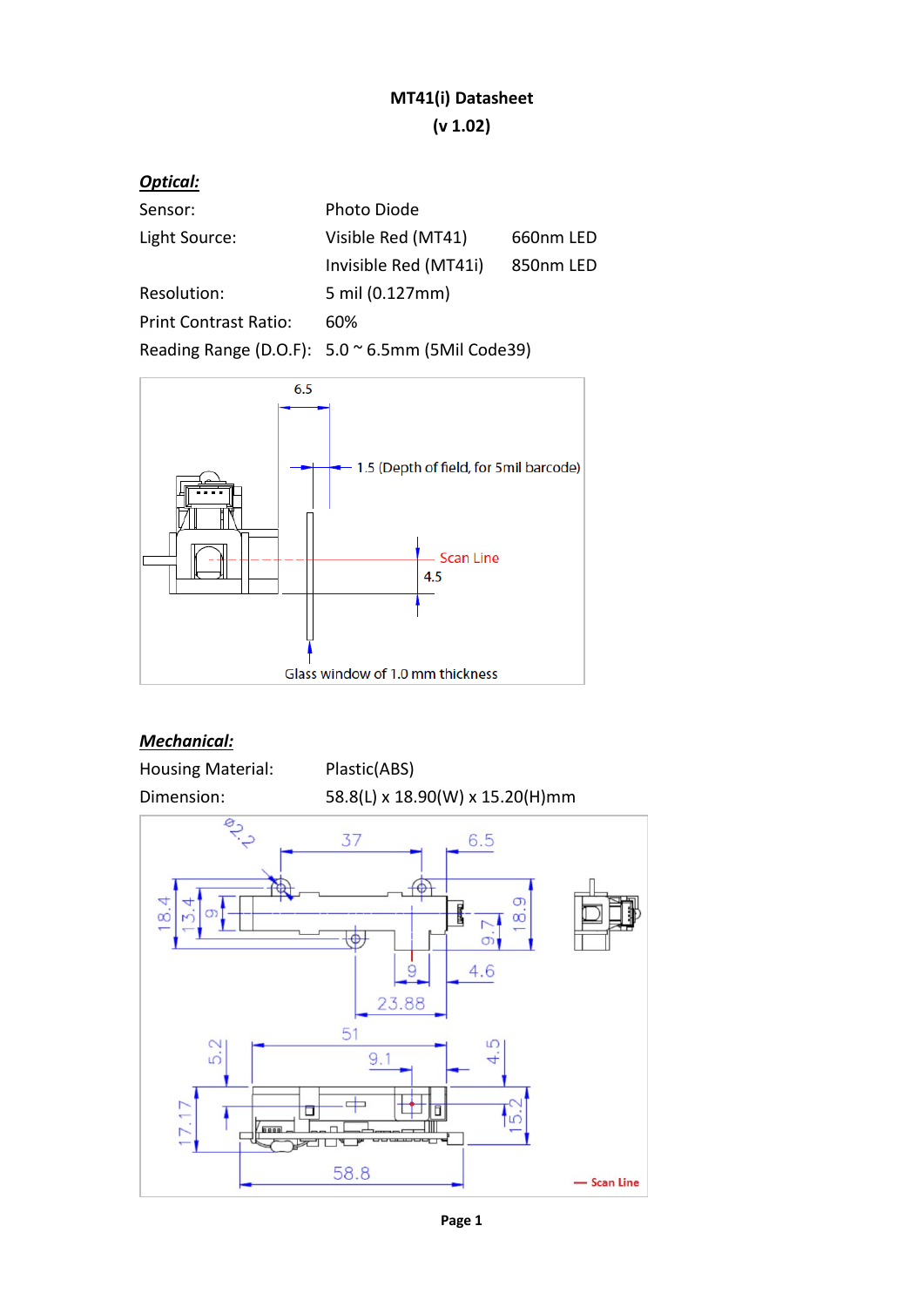| Impact Tolerance: | Operational after 20 drops 1.6M to concrete |
|-------------------|---------------------------------------------|
| Cable Type:       | 4-pin header connector (pitch 1.25mm)       |
| Pin Assignment:   | Pin1: VCC                                   |
|                   | Pin <sub>2</sub> : N <sub>C</sub>           |
|                   | Pin3: DATA (TTL)                            |
|                   | Pin4: GND                                   |



## *Electrical:*

| Supply Voltage:           | 5VDC±5%                                          |        |
|---------------------------|--------------------------------------------------|--------|
| <b>Working Current:</b>   | Visible Red (MT41)                               | < 40mA |
|                           | Invisible Red (MT41i)                            | < 20mA |
| <b>Power Consumption:</b> | 100~200mW                                        |        |
| <b>Output Format:</b>     | TTL                                              |        |
| Polarity:                 | Black bar = high                                 |        |
|                           | White space $=$ low                              |        |
|                           | Rise time 10 to 90% 4 $\mu$ s (R = 1K $\Omega$ ) |        |
|                           | Fall Time 90 to 10% 1 $\mu$ s (R = 1K $\Omega$ ) |        |

#### *Environmental:*

| Operating Temperature: $0^{\circ} \sim 50^{\circ}$ C    |                                 |  |  |
|---------------------------------------------------------|---------------------------------|--|--|
| Storage Temperature: $-20^{\circ} \approx 60^{\circ}$ C |                                 |  |  |
| <b>Relative Humidity:</b>                               | 20% ~ 95%RH(Non Condensing)     |  |  |
| Vibration:                                              | withstands 5G from 20 to 300 Hz |  |  |

# *Certifications & Compliance:*

| Safety Approval:     | FCC Class B, CE                                 |
|----------------------|-------------------------------------------------|
| <b>EMI</b> Emission: | Functional after 4KV contact, 8KV Air discharge |
| Green Product:       | <b>RoHS</b>                                     |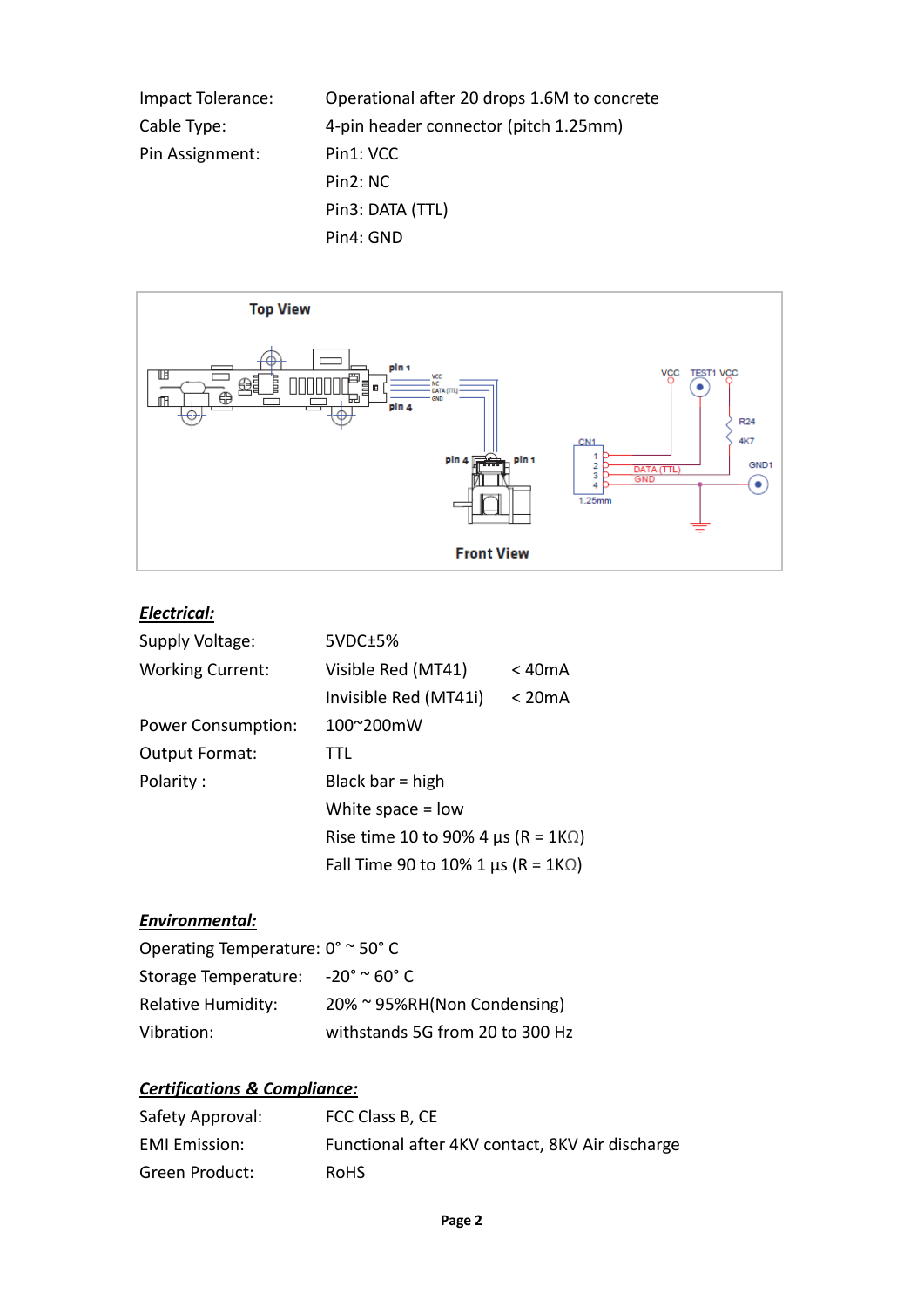#### *Appendix 1:*

4‐pin (pitch 1.25mm) Male Connector on MT41(i)









| 表]  |        |           |       |            |
|-----|--------|-----------|-------|------------|
| 芯数  | A *음·크 | 日 + 음 크   | 0.15  | $D = 0.25$ |
| 2   | 4.15   | 3.25      | 1.25  | 1.7        |
| 3   | 5.4    | 4.5       | 2.5   | 1.7        |
| 4   | 6. 65  | 5.75      | 3.75  | 2. 5       |
| 5   | 7.9    | 7         | s     | 3.75       |
| .6  | 9. 15  | 8.25      | 6.25  | 5          |
| 7   | 10.4   | 9.5       | 7. 5  | 6.25       |
| -8  | 11.65  | 10.75     | 8.75  | 7.5        |
| 9   | 12.9   | $12^{12}$ | 10    | 8.75       |
| 10  | 14.15  | 13.25     | 11.25 | 10         |
| ĩ t | 15.4   | 14.5      | 12.5  | 11.25      |
| 12  | 16.65  | 15.75     | 13.75 | 12.5       |
| 13  | 17.9   | 17        | 15    | 13.75      |
| 14  | 19.15  | 18.25     | 16.25 | 15         |
| 15  | 20.4   | 19.5      | 17.5  | 16.25      |

 $\sim$ 



 $\sim$